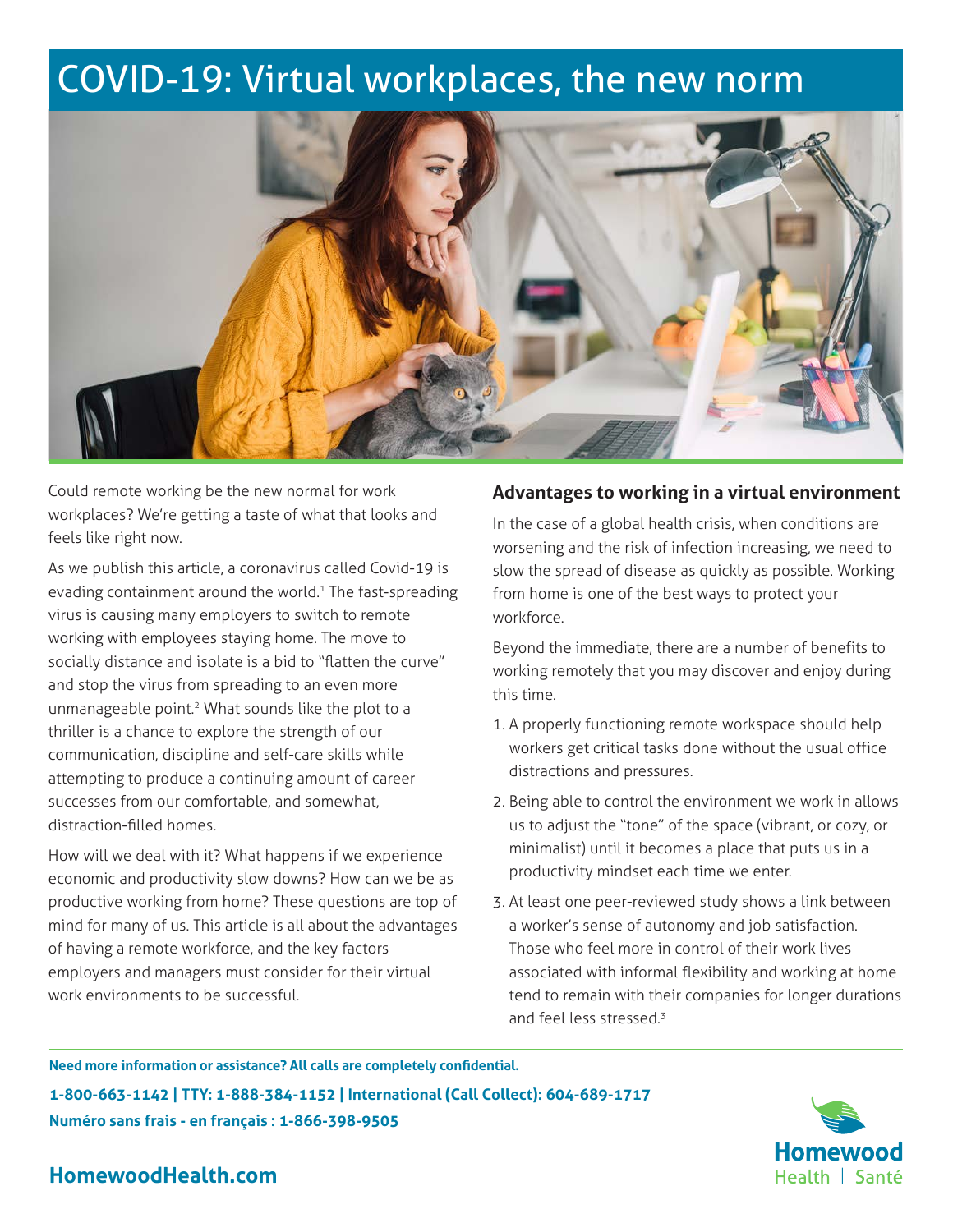## COVID-19: Virtual workplaces, the new norm

- 4. In a separate report from Owl Labs, findings show that remote workers are not only happier and more engaged, but they're 13% more likely to stay at their current job for the next five years than their office-bound counterparts.4
- 5. Commuting takes up a lot of time, is expensive (even public transport), causes a lot of avoidable stress at the beginning and end of the day, and contributes to the pollution of our planet. Enjoy more free time and no lines when you work at home.
- 6. With more time and access to the home, it is more comfortable (with practice) to strike a work-life balance while working remotely as compared to what is achievable within a traditional workplace. Take a break, prepare your meals, and engage in some afternoon stretching or exercise without reducing your productivity. Done consciously, you may find that engaging in healthy alternative activities during the day increases, rather than disrupts, your productivity.

### **What must employers, leaders and team managers consider?**

We've identified four of the most important considerations for employees who must transition to remote working conditions.

- 1. The health and safety of your employees always come first; productivity comes second.
- 2. In the case of an ongoing public health crisis such as this, it is critical to comply with guidance from the World Health Organization and regional ministries of health. Placing your employees' health first is the responsible thing to do. It's a critical component to ensure that we don't overburden healthcare systems in times of crisis.
- 3. Communicate to the point of over-communicating when it comes to delegating tasks, organizing team meetings, and updating the team on the company's latest decisions regarding the current crisis.
- 4. Allow your employees to take home what's essential to maintain reasonable productivity at home. You can create a "work from home hardware" form in Google Docs so that employees can sign out the hardware from the office (from their desk only, unless otherwise authorized) while keeping track of that hardware.

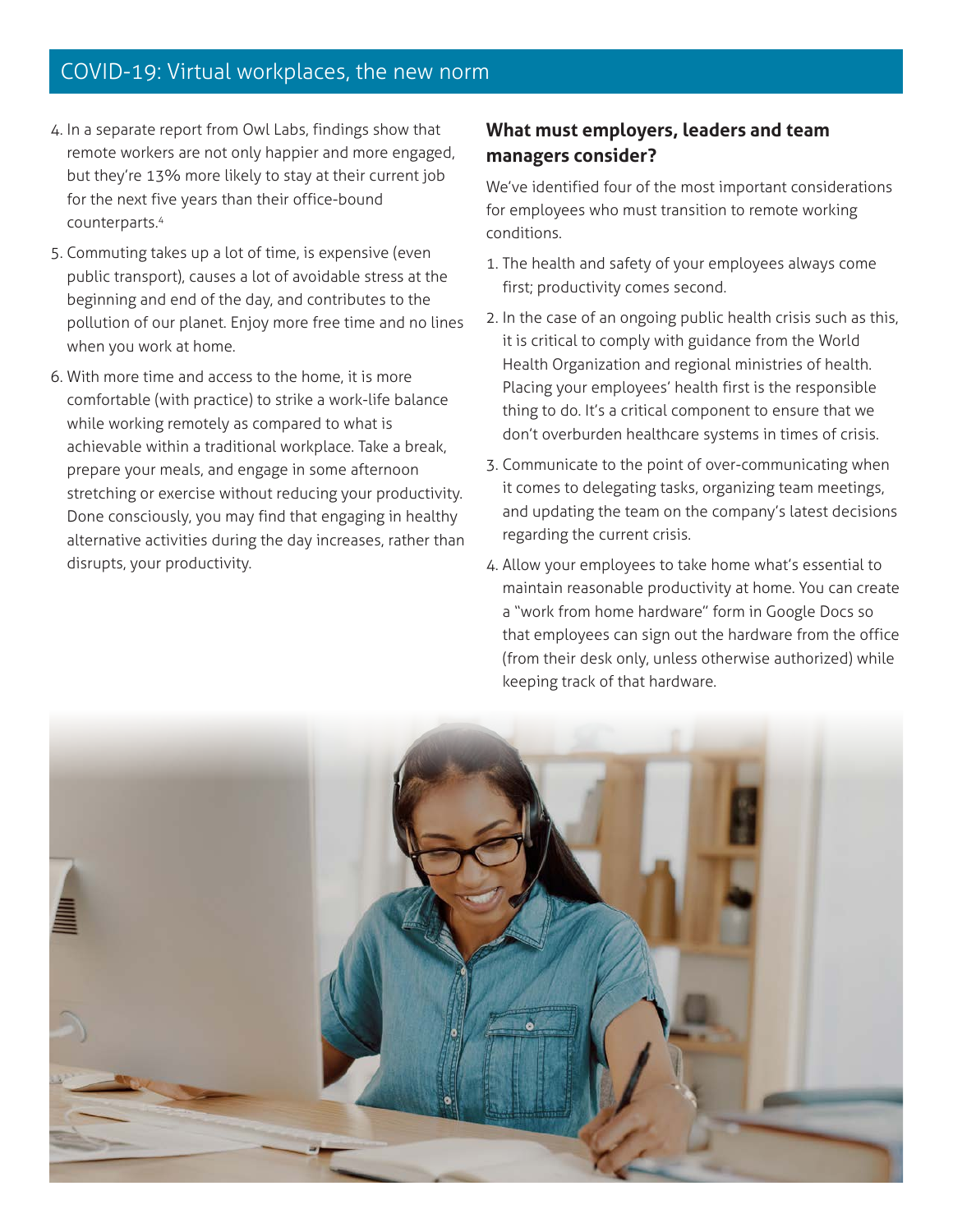### **What do employees need to know?**

In challenging times, employees need to think about their health and safety first. Once their well-being is considered, then comes staying effective and productive as an organization, with the ultimate aim of coming out the other side in good shape. Here's what employees need to know when entering a phase of required isolation and remote working.

- 1. Do not panic, even if you fall ill. Seasonal illnesses may present themselves that have nothing to do with the pandemic illness. Though you may not need immediate medical attention, you should call your doctor to report the illness. Once you've done that, check in with your HR department or supervisor to update your current status (ill, not ill, self-isolating, etc.) with that part of the team.
- 2. In the case of a pandemic like Covid-19, Health Canada will provide a list of tips, like staying away from family members who are vulnerable or who have underlying health conditions, covering your coughs, and washing your hands afterward and frequently.<sup>5</sup> If you live with other people, you should regularly clean high traffic zones and the communal surfaces often touched doorknobs, faucet handles, toilets, remote controls and the like with a household disinfectant or soapy water.
- 3. Find your perfect workflow. With some willpower and a steady routine, any worker can learn to overlook distractions around the house. Turn this period into an opportunity for self-reflection and discovery. Since you have control over your surroundings, make adjustments each day that benefits your ability to focus on tasks for long periods. You will find that there's a right way and a wrong way to set up your ideal office. You may find some insights that you can implement in your employer's work environment.<sup>6</sup> Keep natural light top of mind as it plays an important role in maintaining a positive outlook.

Whether you have done it in the past or not, you can and will survive working remotely. You may have different needs than your co-workers when it comes to technical issues or emotional support. Always ask for what you need, and make sure your requests are being heard and addressed. The remote office may not last for most of those who are self-isolating, however, it can be a positive and rewarding experience.<sup>7</sup> Beyond the health benefits, monetary savings and reduced carbon footprint more, your participation is having a positive influence on reducing the risk of infection and the overall recovery.

#### **References**

- 1. "How COVID-19 Spreads." Centers for Disease Control and Prevention. https://www.cdc.gov/coronavirus/2019-ncov/prepare/transmission.html
- 2. "Flattening the Coronavirus Curve." Siobhan Roberts. The New York Times. March 11, 2020. https://www.nytimes.com/2020/03/11/science/ coronavirus-curve-mitigation-infection.html
- 3. "Autonomy in Paid Work and Employee Subjective Well-Being. Daniel Wheatley." Work and Occupations, 2017.
- 4. "State of Remote Work 2019." Owl Labs, Global Workplace Analytics. https://www.owllabs.com/state-of-remote-work/2019
- 5. "Here's Who Faces The Greatest Risk Of Severe Illness From Coronavirus." Nell Greenfieldboyce. March 4, 2020.
- 6. "People are getting creative with their work-from-home setups." Harmeet Kaur. CNN Business. March 16, 2020. https://www.cnn.com/2020/03/17/ business/work-from-home-setups-coronavirus-trnd/index.html
- 7. "State of Remote Work 2019." Owl Labs, Global Workplace Analytics. https://www.owllabs.com/state-of-remote-work/2019

**Need more information or assistance? All calls are completely confidential. 1-800-663-1142 | TTY: 1-888-384-1152 | International (Call Collect): 604-689-1717 Numéro sans frais - en français : 1-866-398-9505**



#### **HomewoodHealth.com**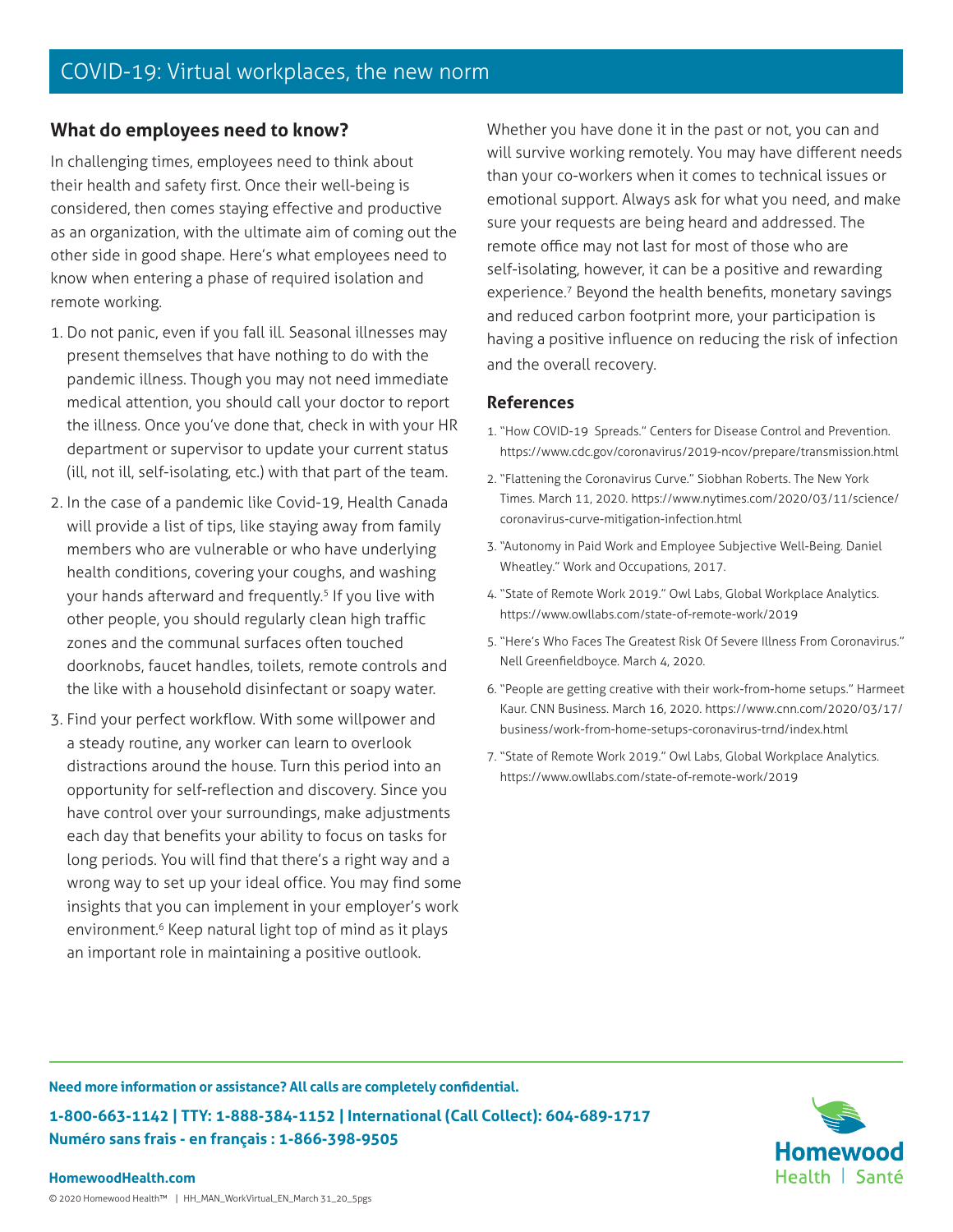# Tips and Tricks for Remote Working Conditions



Some conditions force workplaces to have employees work from home. It may not seem ideal, but with some adjustments, there is a way to support employees in the transition to help them stay productive in unusual circumstances. Right now, that circumstance happens to be a coronavirus called Covid-19 that has proven itself to be wildly contagious and dangerous to at-risk populations. Workplaces all over the globe are encouraging (or forcing) employees to telecommute when possible to help "flatten the curve" and dampen the spread of the virus. $1$ 

As a safe, open, and social country, social distancing may be one of the most challenging things Canadians will do.<sup>2</sup> Still, experts insist that the diminishing the impact this flu will have on our healthcare system compared to harder-hit countries is worth the isolation.<sup>3</sup> The truth is that this may not be the last time we are called upon to practice safe socializing. It is wise for workplaces to create a system now that can be replicated, where technology helps replace the need for face-to-face contact and productivity is not lost for lack of focus and communication.

The most important thing for managers to remember is that no matter the reason for these remote working conditions: safety is the first consideration; productivity is always second.

With that in mind, we have devised an article full of tips for managers who need to transition to temporary remote working conditions without a drastic decline in productivity.

- 1. Set regular working hours that communicate "business per usual." If you typically have taken calls in the morning, or emailed clients in the evening, continue your usual operations as best as possible.
- 2. Plan and structure your workday. Try to group meetings and set aside chunks of time for individual tasks and email.
- 3. Unfortunately, emergencies present the perfect opportunities for cybercriminals to launch malicious campaigns. Be aware of this and pay special attention to safety measures (like using a VPN) when connecting to wifi and transferring sensitive data online.<sup>4</sup>
- 4. Give your employees what they need to create work-friendly environments at home by helping with laptops, keyboards, and cables from the office. If possible, someone from HR should be available to support employees through this transition and setup process. If you provide an in-office perk like free lunches, it is not necessary to provide a comparable service while employees are working from home.

**Need more information or assistance? All calls are completely confidential. 1-800-663-1142 | TTY: 1-888-384-1152 | International (Call Collect): 604-689-1717 Numéro sans frais - en français : 1-866-398-9505**



## **HomewoodHealth.com**